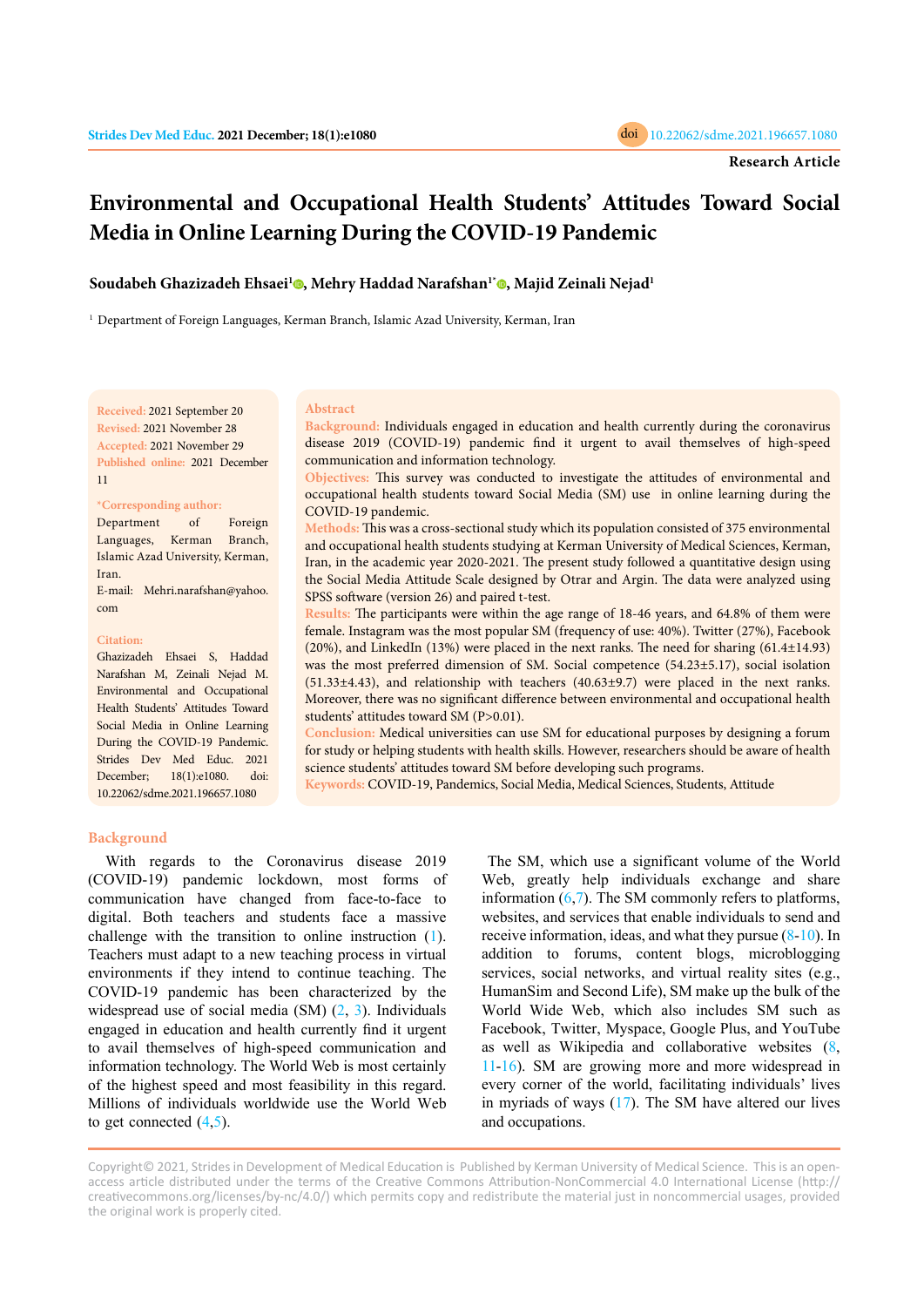They have influenced the way we see, communicate, and express ourselves. Social networking sites encourage users to share their most positive characteristics ([18\)](#page-3-0) to get friends' virtual appraisals through likes and comments. Studies demonstrate various psychological impacts of social networking site use, such as self-expression, emotional support [\(19](#page-3-0)), and interpersonal communication [\(20](#page-4-0)). However, it involves several negative outcomes, such as degrading relationships and wasting time. The sharing of unofficial, inaccurate, or biased information also causes fake information to spread, as well as ethical and security issues arising from the display or sharing of personal information [\(16](#page-3-0), [21](#page-4-0), [22](#page-4-0)).

However, although Instagram stands as the fifth most SM platform used globally (Statista, 2020), it has not attained sufficient attention from education researchers yet. Instagram, developed in 2010, is a social networking service that lets individuals share videos and photos. The service is available to users through an application or a feature-limited web interface whose content they can edit with an array of filters. Up to 2200 text characters can go with individual posts. Instagram allows private messaging, the option to tag content with hashtags capable of being searched, the ability to carry several images or videos in a single post, and stories feature, which enables users to post content to a feed that is within reach of others for 24 hours. Posts, stories, and messages provide the opportunity to communicate with others in miscellaneous privacy and formality levels [\(23](#page-4-0)).

Instagram offers the chance to the users to express different dimensions of the self since the formation of one's identity is affected by reactions and feedback from others [\(24](#page-4-0)). Because we have the unprecedented ability to pounder upon who we are and the groups we are members of, categorization seems to be an indispensable part of living in a social world. It seemingly fulfills two psychological needs, how you belong *to* and are distinct *from* others. A shared identity paves the way for individuals to be accepted as legitimate members of a group. Meanwhile, we might try to stamp our individuality or distinctiveness inside the group or through our interaction with other groups. The impotence of belongingness or distinctiveness might differ from individual to individual, or they might be prioritized at different times and in different situations. While discussing identity, two major issues have to be taken into account, including a) how other individuals see or categorize us (and how we might categorize others) and b) how we choose to categorize or present ourselves to others  $(25)$  $(25)$ .

Healthcare systems grow side by side with technological advancements, which leads to the appearance of applications, such as telemedicine  $(26)$  $(26)$ . Telemedicine, belonging to telehealth, meaning "distant healing", is primarily concerned with the treatment and patient follow-up (World Health Organization, 2010). Telehealth gives healthcare services to individuals not close to health centers ([27\)](#page-4-0). The SM help individuals requiring healthcare services via the World Web and a host of websites [\(16](#page-3-0)).

Educated individuals can make informed health choices and use online healthcare education to benefit their health ([28\)](#page-4-0). Little by little, mobile health services accompanied by SM sites will become wildly popular. Most of students studying health subjects utilize social media platforms in various ways ([29-31](#page-4-0)). With the SM, students have the opportunity to share, express, and exchange knowledge and information with each other in an educational setting ([32\)](#page-4-0). The related literature provides studies investigating teenagers' [\(14](#page-3-0), [33\)](#page-4-0) and university students' SM habits  $(34)$  and outlooks toward SM  $(4, 11, 35-37)$  $(4, 11, 35-37)$  $(4, 11, 35-37)$  $(4, 11, 35-37)$ . There are no studies examining the attitudes of environmental and occupational health students toward SM. Perhaps it is not surprising that the COVID-19 pandemic led to the increased use of social media and the incorporation of group media into students' learning activities [\(38](#page-4-0)).

# **Objectives**

Medical universities and institutions can use SM for educational purposes by designing a forum for study or helping students with health skills using simulation videos and exercises. However, before developing such programs, researchers should be aware of how health science students currently use SM and their attitudes toward SM applications as helpful teaching tools. Therefore, the two following research objectives lead the present study:

1. To investigate the attitudes of environmental and occupational health students toward SM

2. To find out the most frequently used SM network among environmental and occupational health students

## **Methods**

The present cross-sectional survey was conducted on 375 environmental and occupational health students studying at Kerman University of Medical Sciences, Kerman, Iran, in the academic year 2020-2021. The inclusion criteria were being a student in the environmental and occupational health departments and voluntarily participating in the study. The students were also assured that the data would be applied only for the study objectives.

Otrar and Argin's [\(39](#page-4-0)) Social Media Attitude Scale, designed in 2015, was used to investigate the participants' attitudes toward SM. The questionnaire has four dimensions and 23 items, including social competence (6 items), need for sharing (8 items), relationship with teachers (3 items), and social isolation (6 items). The participants were asked to mark whether they agreed with each of the questionnaire items on a 5-option Likert scale (Never: 1 to Always: 5). The scale dimension scores were converted to a score of 0 to 100. Since all the items referring to the social isolation dimension were reversed ones, while quantifying the total score of this dimension the items for this dimension were reversely coded [\(39](#page-4-0)).

A pilot testing was conducted to evaluate the validity and reliability of the instrument. After receiving feedback, the structure of some items were modified due to the vague structure. Therefore, these items were structurally simplified. The overall Cronbach alpha for the Persian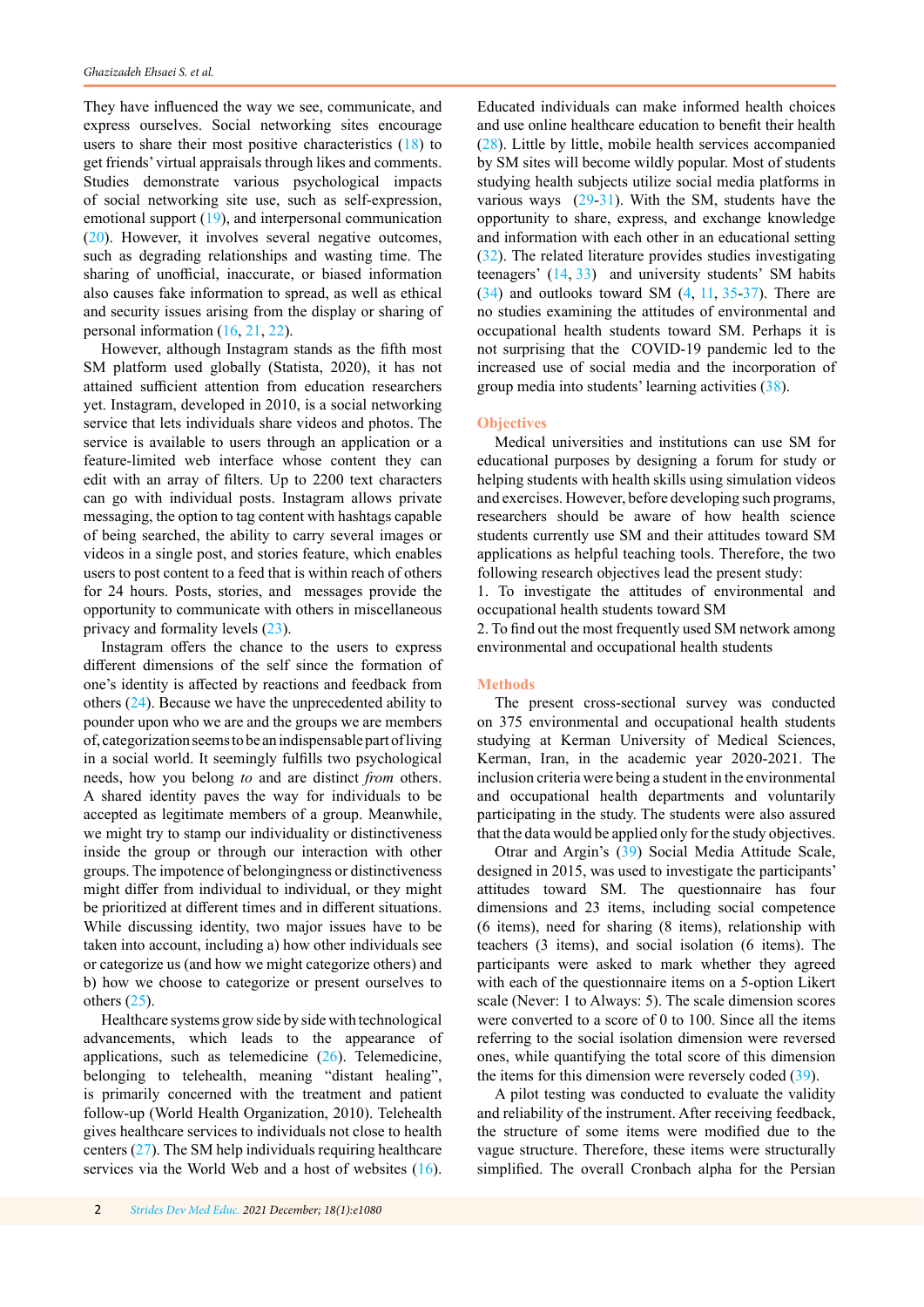translated version of Otrar and Argin's (39) Social Media Attitude Scale was 0.81, which revealed good internal consistency. Additionally, the rates of using SM platforms (i.e., Facebook, LinkedIn, Twitter, and Instagram) were recorded.

The environmental and occupational students participating in the present study were briefed on the form and goal of the research with a voluntary participation. They were required to complete the form in 20 minutes. For data collection, the permission was obtained from the dean's office and the department head. Student names were not included on the data collection forms. Informed consent was obtained from all students. Data were analyzed using SPSS software (version 26) using frequencies, percentages, mean, standard deviation, and t-tests.

## **Results**

Totally, 402 students in the environmental and occupational health departments were eligible of whom 375 (93.2%) students agreed to participate. 64.8% of the participating students were female with the age range 18- 46 years.

Instagram was the most popular SM (frequency of use: 40%) among the environmental and occupational health students. Twitter (27%), Facebook (20%), and LinkedIn (13%) were placed in the next ranks. The need for sharing  $(61.4\pm14.93)$  was the most preferred dimension of SM. Social competence (54.23±5.17), social isolation  $(51.33\pm4.43)$ , and relationship with teachers  $(40.63\pm9.7)$ were placed in the next ranks. Moreover, students' attitudes toward SM were not different regarding the field of study (P>0.01), gender (P>0.01), and age range (P>0.01) (Table1).

## **Discussion**

The current study investigated the attitudes of the environmental and occupational health students toward SM in online learning during the COVID-19 pandemic. It was observed that the need for sharing was the most preferred dimension of SM, and relationship with teachers was the least preferred dimension of SM. Moreover, there

was no significant difference between the environmental and occupational health students' attitudes toward SM. Some researchers reported findings different from those of the current study; Avcı et al.'s survey ([40\)](#page-4-0) revealed that motivating creativity, improving professional development, increasing communication with coworkers, gathering knowledge, and boosting the quality of health care were the preferred dimensions of SM among medical students. Hussaina et al. [\(41](#page-4-0)) showed that pharmacy students used SM more for learning purposes in comparison to medical students. Guraya [\(42](#page-4-0)) reported that only a minority (37%) of medical and health students used SM for academic purposes.

The environmental and occupational health students in the present study used Instagram the most, which is reported in Terzi et al.'s ([43\)](#page-4-0) study among nursery and midwifery students. Nevertheless, in another study, SM applications were in the following order concerning their frequency of use: Facebook (99%) ([39\)](#page-4-0), Twitter  $(5.8\%)$ , and Instagram  $(1.8\%)$   $(44)$  $(44)$ . Instagram comes last according to this ranking. In other studies examining how frequently nursing students used SM, it was observed that Facebook was the most preferred platform of SM ([30,](#page-4-0) [45](#page-4-0)). Several studies have shown that Facebook stands as the most frequently used SM platform  $(8, 10, 45)$  $(8, 10, 45)$  $(8, 10, 45)$  $(8, 10, 45)$  $(8, 10, 45)$  $(8, 10, 45)$ . Using Facebook, the users can start new relations, share knowledge, opinions, and photos openly and freely ([46\)](#page-4-0). Moreover, it has been claimed that extroverts' tendency to share everything publicly is the reason of high frequency of Facebook use [\(8](#page-3-0)). On the other hand, Facebook can enhance students' field-related knowledge inside and out of the classroom contexts. Facebook provides students with the opportunity to receive and send field-related topics [\(47](#page-4-0)).

The current study demonstrated that environmental and occupational health students used SM for sharing, social competence, social isolation, and relationship with teachers (Table 1). In line with the present study, other studies examining students with different preferences also showed the positive attitudes of the students toward SM ([14,](#page-3-0) [48,](#page-4-0) [49](#page-4-0)). SM provide a fruitful field for nursing requirements and nursing education [\(30](#page-4-0), [45](#page-4-0), [50,](#page-4-0) [51\)](#page-4-0).

**Table 1.** Comparison of Attitudes toward Dimensions of Social Media Based on the Field of Study, Gender, and Age Range

| <b>Variables</b> |                      | Social competence<br>Mean (SD) | <b>Need for sharing</b><br>Mean (SD) | <b>Relationship with</b><br><b>teachers</b><br>Mean (SD) | <b>Social isolation</b><br><b>Mean (SD)</b> |
|------------------|----------------------|--------------------------------|--------------------------------------|----------------------------------------------------------|---------------------------------------------|
| Field of study   | Occupational health  | 26.53(2)                       | 32.73 (6.67)                         | 20.67(3.67)                                              | 26.48(2.13)                                 |
|                  | Environmental health | 27.7(3.17)                     | 28.67 (8.27)                         | 19.97(6.03)                                              | 24.85(2.3)                                  |
|                  | P-value              | 0.59                           | 0.48                                 | 0.55                                                     | 0.62                                        |
| Gender           | Female               | 50.67 (24.83)                  | 75(18.2)                             | 29.25 (15.75)                                            | 48.7 (17.7)                                 |
|                  | Male                 | 49.93 (25.73)                  | 74.07 (21.93)                        | 28.13 (13.63)                                            | 47.03(16.6)                                 |
|                  | P-value              | 0.48                           | 0.39                                 | 0.31                                                     | 0.52                                        |
| Age group        | 18-30                | 52.2(22.07)                    | 68.3 (15.88)                         | 44 (18.07)                                               | 48.67 (16.27)                               |
|                  | $30-46$              | 48.67 (20.33)                  | 66.13 (14.45)                        | 42.87 (16.73)                                            | 45.4 (15.27)                                |
|                  | P-value              | 0.69                           | 0.09                                 | 0.20                                                     | 0.27                                        |

SD, standard deviation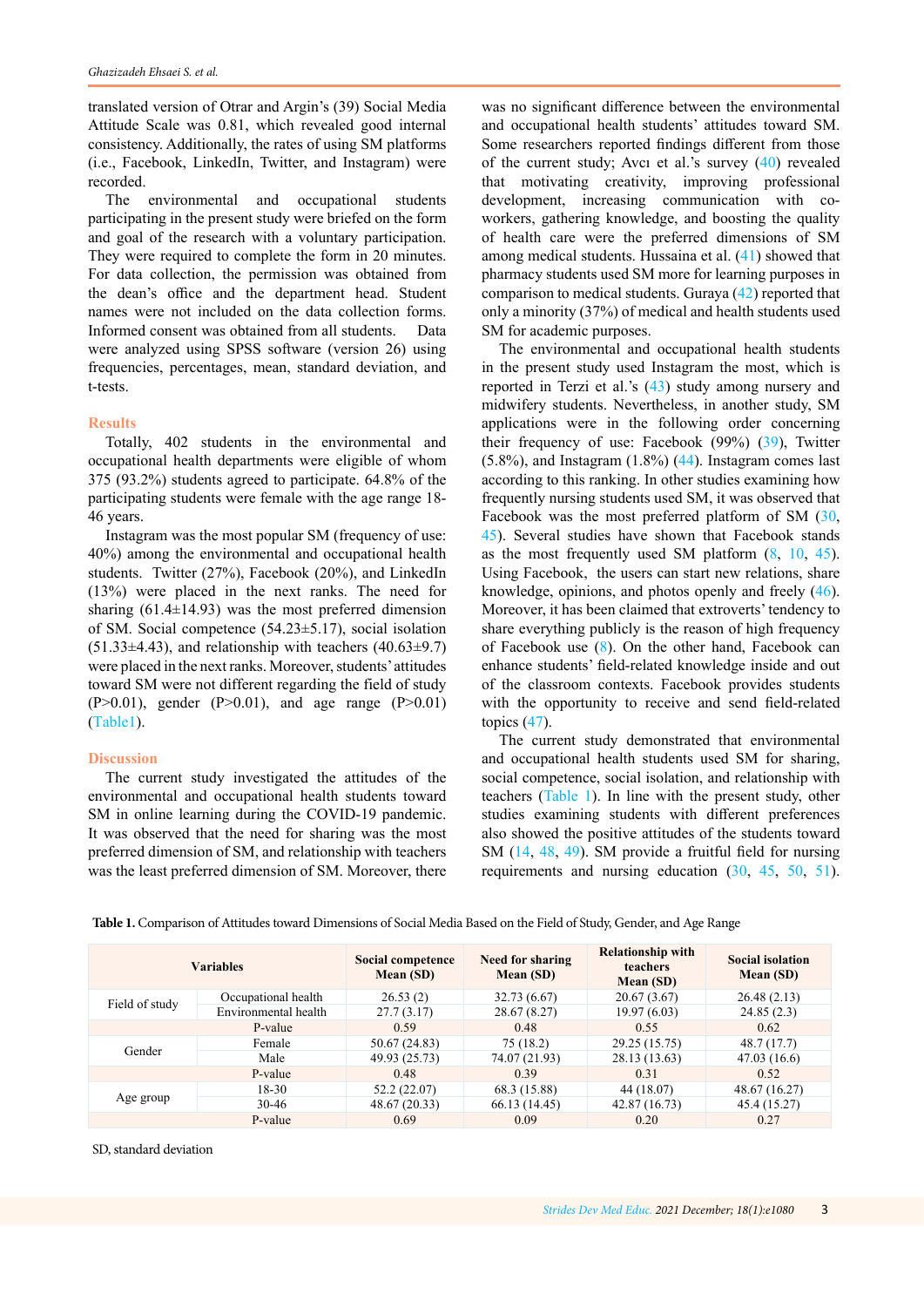<span id="page-3-0"></span>Humans are social beings, so the need for interpersonal sharing is a basic requirement among them. The SM help humans receive information, have access to a variety of materials, and share their experiences with others (12, [48](#page-4-0)).

Utilizing, asking questions of, and utilizing others› knowledge is how SMs assist individuals in developing problem-solving skills [\(36](#page-4-0)). The positive use of SM is the social interaction between teacher and students [\(52](#page-4-0)), which provides great opportunities to promote learning activities, new information, learning experiences, and academic outcomes. In line with the findings of the present study, a study carried out by Aküzüm and Saraçoğlu ([53\)](#page-4-0) confirmed students' unwillingness to use SM for having relationships with teachers. The findings of another study examining students' attitudes toward SM in a different way showed that nursing students viewed SM positively both professionally and academically (5). The application of SM was also pointed out to be positive by nursing students [\(50](#page-4-0)). Engaging students in active learning leads to more successful academic performance [\(54](#page-4-0)). Because of its effectiveness in engaging students, providing feedback, and enabling collaboration, the integration of SM with classroom teaching should be welcomed by medical education ([32\)](#page-4-0).

# **Conclusion**

In brief, environmental and occupational health students studying at Kerman University of Medical Sciences used SM during the COVID-19 pandemic lockdown for sharing things, social competence, social isolation, and relationship with teachers. Side by side with technological developments, SM platforms are growing more wildly in healthcare services used for medical applications and education. The healthcare industry can take advantage of SM to teach health skills by developing a forum for study or using simulation videos and exercises for students. It is important for researchers, however, to understand the current uses of SM and attitudes toward it among health science students before developing such programs. Despite the limitations of this study, the results may add to the existing research in related literature. However, the results need to be interpreted with care. Qualitative methods such as focus groups could also be used to examine students› SM habits. In addition, the environmental and occupational students in the present study came from only one university, which limited the generalizability of its findings. It is therefore important to consider a broad spectrum of learners.

## **Acknowledgments**

It is with great appreciation that the authors extend their thanks to the students, researchers, and faculty members of Kerman University of Medical Sciences who graciously agreed to participate in this study.

**Conflict of Interests:** All authors have declared that they have no competing interests.

**Ethical Approval:** This study was approved at Kerman Branch of Islamic Azad University by No.1399.17948.

**Funding/Support:** This study was suported by Kerman Branch of Islamic Azad University.

#### **References**

1. Hodges C, Moore S, Lockee B, Trust T, Bond A. The difference between emergency remote teaching and online learning. [Cited 2020 Mar 27]. Available From: https://vtechworks.lib.vt.edu/bitstream/ handle/10919/104648/facdev-article.pdf?sequence=1&isAllowed=y.

2. Haman M. The use of Twitter by state leaders and its impact on the public during the COVID-19 pandemic. Heliyon. 2020 Nov 19;6(11):e05540. doi: 10.1016/j.heliyon.2020.e05540. [PMID: 33294685]. [PMCID: PMC7695954].

3. Limaye RJ, Sauer M, Ali J, Bernstein J, Wahl B, Barnhill A, et al. Building trust while influencing online COVID-19 content in the social media world. Lancet Digit Health. 2020 Jun;2(6):e277-e278. doi: 10.1016/ S2589-7500(20)30084-4. [PMID: 32322814]. [PMCID: [PMC7173823](http://www.ncbi.nlm.nih.gov/pmc/articles/pmc7173823/)]. 4. Tektaş N. A research on university students' social networking habits. J Hist Sch (JOHS). 2014;7(18):851–70.

5. Al-Shdayfat NM. Undergraduate student nurses' attitudes towards using social media websites: A study from Jordan. Nurse Educ Today. 2018 Jul;66:39-43. doi: 10.1016/j.nedt.2018.03.017. [PMID: 29660565]. 6. Arslan A, Kırık AM. Validity and reliability study of the social networking status scale. Journal of Marmara University Social Sciences Institute/Öneri. 2013;10(40):223–31.

7. Sarsar F, Başbay M, Başbay A. Use of social media in learning and teaching process. Mersin University Journal of the Faculty of Education. 2015;11(2):418-31.

8. Dal NE, Veysel D. Personality Traits And Social Network Sites Usage Habits: A Research On University Students. Mehmet Akif Ersoy Üniversitesi Sosyal Bilimler Enstitüsü Dergisi. 2014;6(11):144-62. [In Turkish]

9. Öztürk MF, Talas M. Interaction of social media and education. Journal of World of Turks. 2015;7(1):101-20. [In Turkish]

10. Solmaz B, Tekin G, Herzem Z, Demir M. An Application on the Use of the Internet and Social Media. Selcuk Contact. 2013;7(4):23-32.

11. Aslanyürek M, Akın Gürdal S, Dursun S, Tunçel E, İzmirli Ayan M. The reality of social media and evaluation of social media perception of vocational school students. [cited 2015 Dec 12]. Available from: http:// acikerisim.kirklareli.edu.tr:8080/xmlui/handle/20.500.11857/1103. [In Turkish]

12. Hamm MP, Chisholm A, Shulhan J, Milne A, Scott SD, Given LM, Hartling L. Social media use among patients and caregivers: a scoping review. BMJ Open. 2013 May 9;3(5):e002819. doi: 10.1136/ bmjopen-2013-002819. [PMID: 23667163]. [PMCID: [PMC3651969\]](http://www.ncbi.nlm.nih.gov/pmc/articles/pmc3651969/).

13. Moorhead SA, Hazlett DE, Harrison L, Carroll JK, Irwin A, Hoving C. A new dimension of health care: systematic review of the uses, benefits, and limitations of social media for health communication. J Med Internet Res. 2013 Apr; 15(4): e85. doi: [10.2196/jmir.1933.](https://dx.doi.org/10.2196%2Fjmir.1933) [PMCID: PMC3636326]. [PMID: [23615206](https://www.ncbi.nlm.nih.gov/pubmed/23615206)].

14. Otrar M, Argın F, İlkokulu KÜ. The examination of the students' attitudes towards social media within the context of habits. Journal of Research in Education and Teaching. 2014;3(3):1-13.

15. Öz M. Changes in use and perception of privacy: exploring Facebook users› privacy concerns and awareness of privacy implications. Journal of Yasar University. 2014;9(35):6099-6260. [doi:10.19168/jyu.96978](https://doi.org/10.19168/jyu.96978)

16. Ventola CL. Social media and health care professionals: benefits, risks, and best practices. PT: a Peer-reviewed Journal for Formulary Management. 2014; 39(7):491-520. [PMID: 25083128]. [PMCID: PMC4103576].

17. KOÇ B, Tatli H. Use of Social Networking Sites of Bingöl University Student Attitudes and Behaviours. Bingöl Üniversitesi Sosyal Bilimler Enstitüsü Dergisi (BUSBED). 2017; 7(13): 71-82. [doi:10.29029/](https://doi.org/10.29029/busbed.321763) [busbed.321763](https://doi.org/10.29029/busbed.321763). [In Turkish]

18. Rosenberg J, Egbert N. Online impression management: Personality traits and concerns for secondary goals as predictors of self-presentation tactics on Facebook. Journal of Computer-Mediated Communication. 2011;17(1):1-18.

19. Gonzales AL, Hancock JT. Mirror, mirror on my Facebook wall: